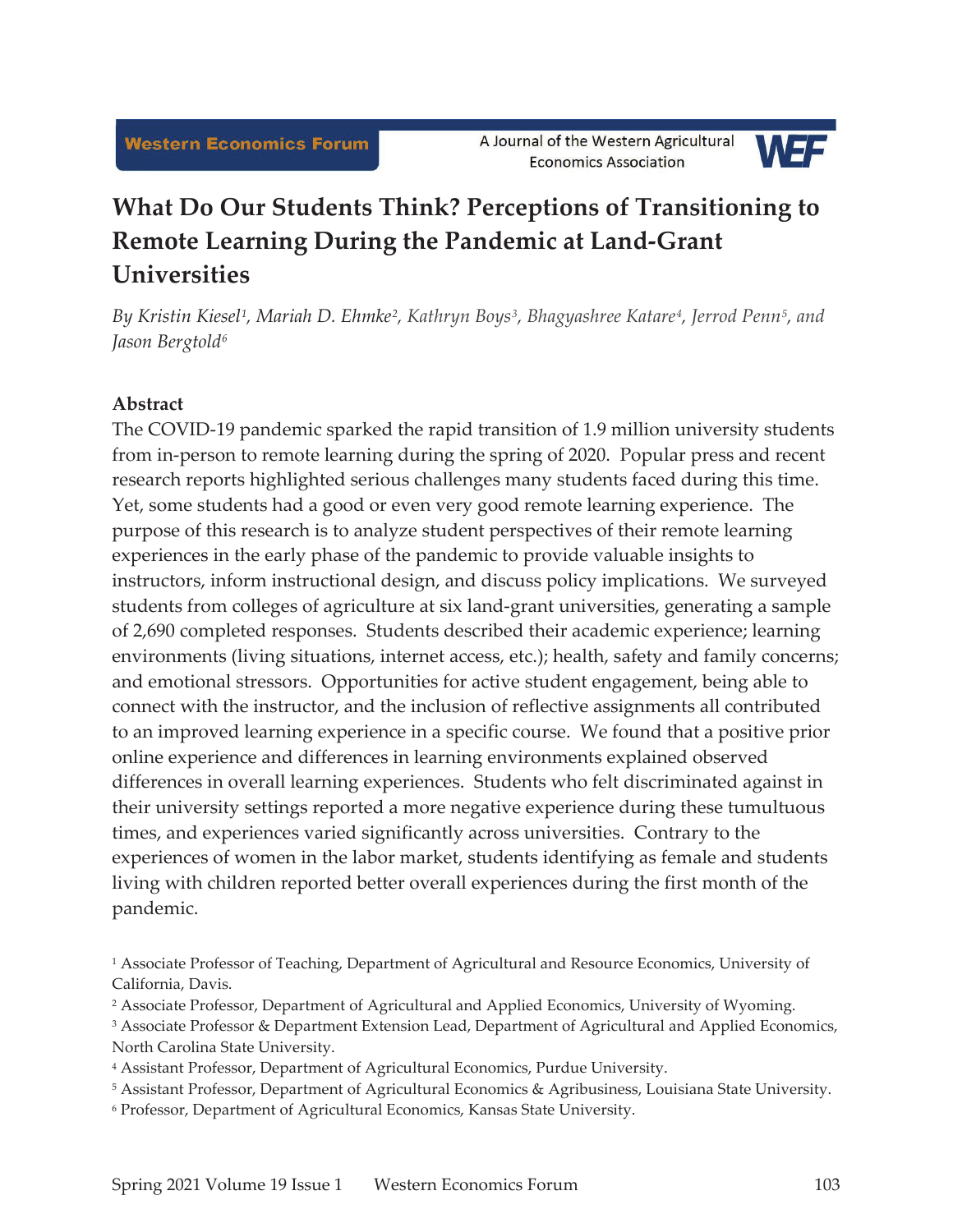*Keywords***:** undergraduate students, learning outcomes, COVID-19, agriculture, online learning

#### **Introduction**

The COVID-19 pandemic had an unprecedented impact on students in higher education across the United States, forcing universities and colleges into a sudden transition from in-person to remote learning. Early evidence suggests a significant impact on student educational experiences, as well as learning, social, health, economic, housing and other outcomes (Cohen et al., 2020; Chirikov and Soria, 2020; Soria et al., 2020a). Certain student groups, including first-generation students, experienced more financial hardship and other forms of insecurity (Soria et al., 2020b), and international students (Chirikov and Soria, 2020) experienced unique challenges. The disruptions to learning during this time likely reduced learning outcomes and educational experiences in general and worsened or introduced new forms of insecurity into many students' lives (Jaggers et al., 2020). It is further assumed that remote learning will exacerbate already existing student opportunity and achievement gaps. Yet, anecdotal evidence suggests some students had good and even very good experiences while transitioning to remote learning.

Studies examining the impact of COVID-19 in U.S. educational settings are quickly emerging. The majority of studies focus on COVID-19 impacts on students in specific courses or programs (Engelhardt et al., 2020; Unger and Meiran, 2020), or at a single university or college (Aucejo et al., 2020 Jaggers et al., 2020; Murphy et al., 2020). To date, relatively few studies include comparisons of students from multiple institutions, and these studies utilize general recruitment approaches such as social media (Cohen et al., 2020) or a consumer panel from a market research firm (Means and Neisler, 2020). We are aware of only one systematic and coordinated effort to collect data concerning COVID-19 impacts on student experiences from multiple institutions,<sup>7</sup> but have found no study that considers student outcomes with respect to campus characteristics and response.

We examine students' class-specific and overall remote learning experiences as well as enrollment decisions during the pandemic using data collected by the Applied Economics Research Consortium on Student Remote Learning and Resilience. This research group includes faculty from six Land-Grant Research I Institutions: Kansas State University (KSU), Louisiana State University (LSU), North Carolina State University (NCSU), Purdue University (PU), University of California-Davis (UCD), and

7 The Student Experience in the Research University (SERU) is a consortium of U.S. and international universities who collaborate on generating institutional, comparative and longitudinal data to examine student experiences in these settings. This consortium conduced a special survey on the impact of COVID-19 on student experiences at 10 US public universities in May-June 2020 (SERU, 2020). Several reports have been generated based on this data.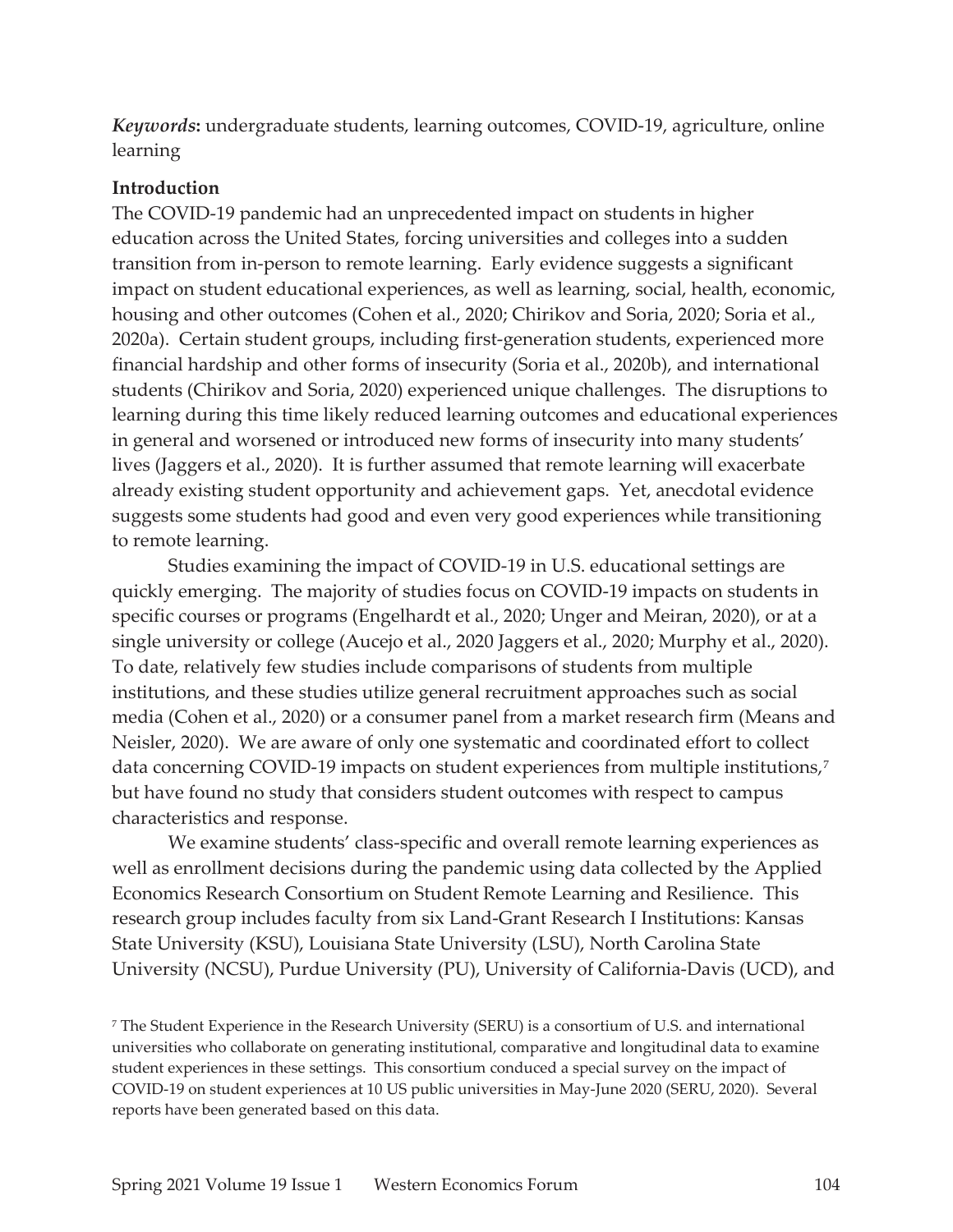University of Wyoming (UWYO).<sup>8</sup> We analyze observed differences in student experiences and learning outcomes to answer the following questions: (a) What specific course design and teaching techniques were most effective in supporting positive student learning outcomes? (b) What role did student perceptions play when observing differences in student experiences? (c) To what extent and in what ways did student experiences vary across different student subpopulations? Here, we provide a first look at data collected in our initial wave of surveys which were distributed during the summer of 2020. A more detailed analysis of the spring 2020 data, including an examination of the extent the disruption from COVID-19 affects students' likelihood of re-enrolling, and an analysis of a second wave of surveys sent after the conclusion of the fall 2020 term are currently underway.

In our data collection, we focus on students enrolled in majors within colleges of agriculture, because students from agricultural or rural communities may have faced an especially challenging transition to remote learning. As campuses closed, these students returned home where they likely faced pressure to assist with family businesses (e.g., farming or other enterprises). In addition, poor internet connectivity in many rural areas (Sents, 2020) and limited access to alternative internet service locations (e.g., public libraries) may have compounded challenges faced by students living in these communities. Our goal is to inform instructor efforts, instructional design, and university policy during this time of crisis and beyond. We provide insights about changes in learning outcomes and experiences, overall student welfare and the likelihood of degree completion. We further explore whether learning outcomes differed for historically underrepresented and under-resourced subpopulations (e.g., students from different racial, ethnic or socio-economic backgrounds) to provide guidance regarding more targeted assistance that can ensure positive learning outcomes and academic success for all of our students.

#### **Survey Design and Data Collection**

We designed and distributed a survey to students from colleges of agriculture at six universities with a combined enrollment of approximately 17,000 students. These universities are diverse in their size, geographic locations, student population, and the predominant type of agricultural production in each state. The study design and survey procedures were approved by the Internal Review Board at each participating university. In the summer of 2020, each investigator distributed a comprehensive online survey organized in four sections via Qualtrics®.9 In the first section, we asked

<sup>8</sup> The Carnegie Classification of Institutions of Higher Education describes Research I universities as doctoral universities with very high research activity.

<sup>9</sup> Two universities provided incentives by entering participating students in a lottery for small cash prizes (e.g., five \$50 and twenty \$50 gift cards). If students opted out of participating in the survey, they were still able to enter the lottery after contacting the PI at their respective school.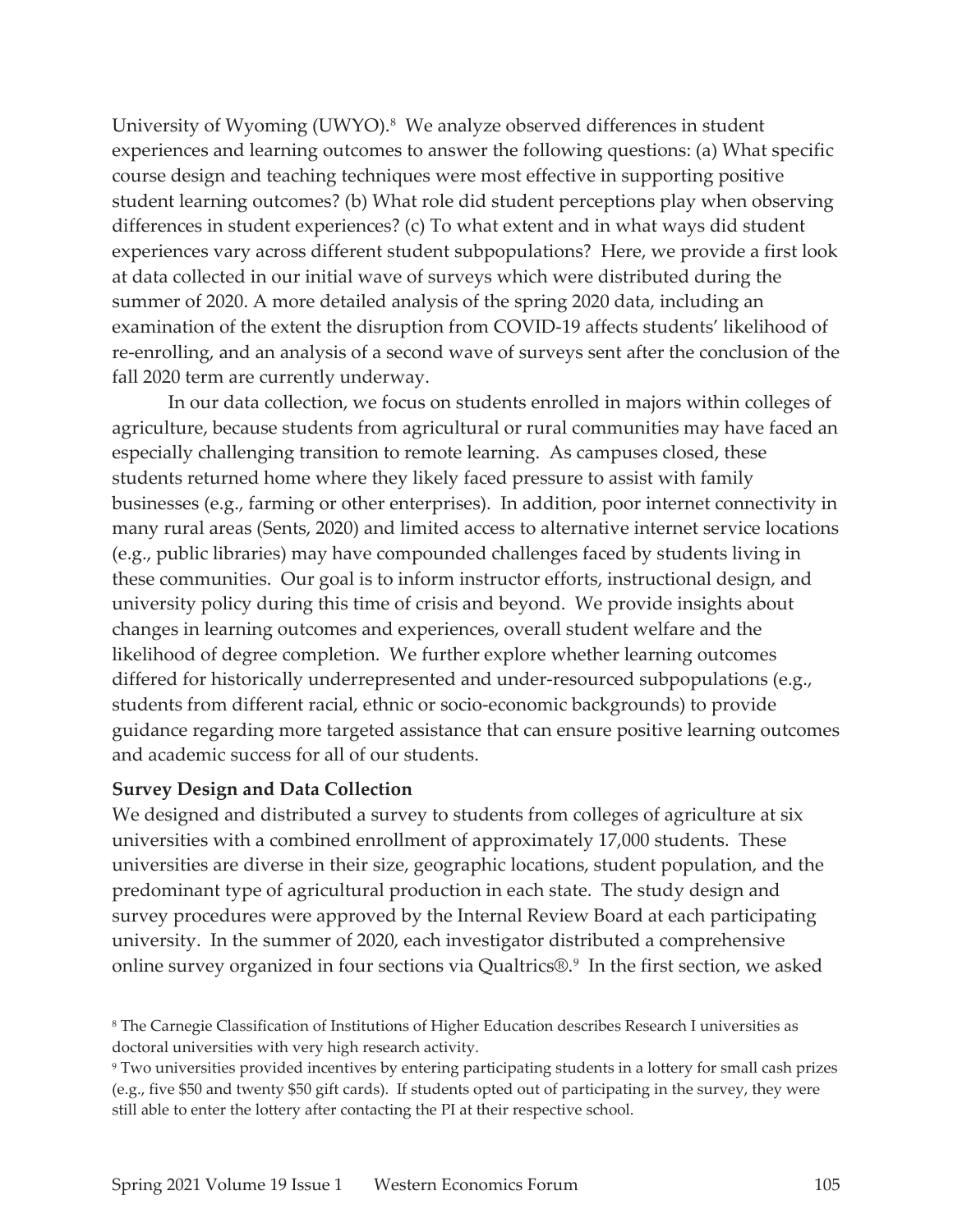students about academic experiences, including questions about students' perceptions about their spring 2020 remote learning experience, characteristics of the course that influenced them the most, and their general attitude toward remote instruction. In the second section, we asked the students about their current family situation, health and safety concerns, and current living conditions. This section included questions about student emotional health, mental well-being, concerns about their own and their family's safety and health, as well as health risk preferences. In the third section, students were asked about financial and personal obligations that may affect reenrollment decisions as well as their plans for the fall. A final section consisted of questions about student background and demographic information, including political preferences and student attitudes towards and experiences with implicit bias and discrimination. While our survey design predates many of the new COVID-19 studies referenced here, we are able to relate our findings to what has already been reported and hope to add additional insights.

## **Descriptive Survey Statistics**

Our final sample consists of 2,690 mostly complete survey responses received. This represents an overall response rate of 15.22%, ranging from 3.08% to 30.78% across universities as reported in Table 1. Most universities were able to promote the survey with the support from the Dean's office and distributed it with an official email from the Dean or Dean of Undergraduate Education to send to each student in the college individually. However, PU sent emails from their Agricultural Economics Department to all students in the College of Agriculture. Additionally, differences in academic calendars, campus policies that resulted in students returning home under different schedules, and the fact that many universities were already surveying their students likely contributed to the observed differences in response rates across universities.

| University                             | Number of<br><b>Students</b><br>Contacted <sup>a</sup> | Number of<br>Respondents<br>(Response rate) | Percent of<br>Sample |
|----------------------------------------|--------------------------------------------------------|---------------------------------------------|----------------------|
| Purdue University (PU)                 | 2,803                                                  | 110 (3.08%)                                 | 4.09%                |
| Louisiana State University (LSU)       | 1,432                                                  | 133 (9.29%)                                 | 4.94%                |
| University of Wyoming (UWYO)           | 967                                                    | 240 (24.82%)                                | 8.92%                |
| North Carolina State University (NCSU) | 2,660                                                  | 500 (18.80%)                                | 18.59%               |
| Kansas State University (KSU)          | 2,326                                                  | 716 (30.78%)                                | $26.62\%$            |
| University of California-Davis (UCD)   | 7,485                                                  | 991 (13.24%)                                | 36.84%               |
| Total                                  | 17,673                                                 | 2,690                                       | 100                  |

#### **Table 1. Summary of Respondents by University Location**

*a The number of students contacted corresponds to the most recent undergraduate student numbers (2019-20) for the colleges of agriculture.*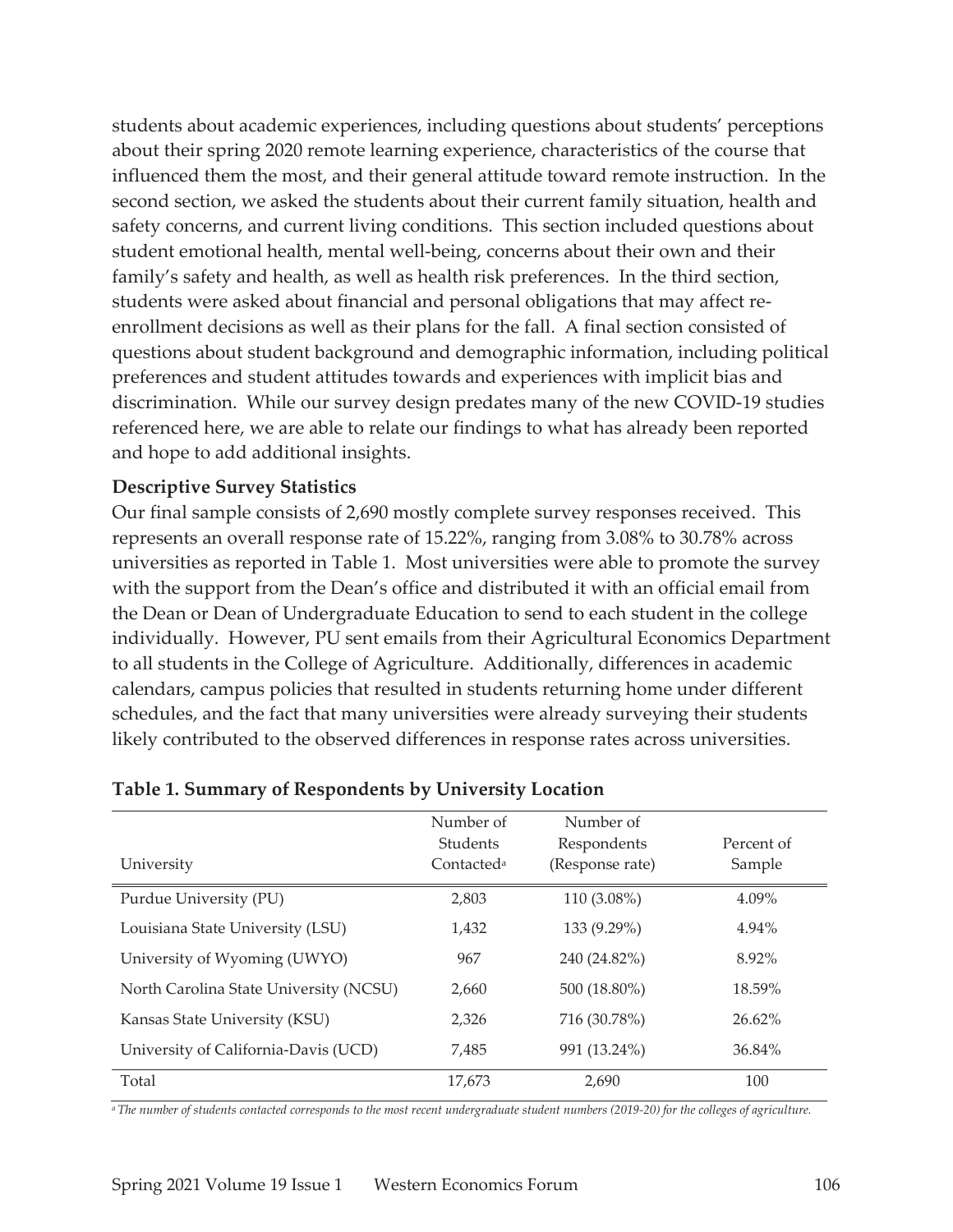We provide additional select summary statistics in Table 2. Our sample includes both newly enrolled freshmen intending to start in fall 2020, and students who had just completed the spring 2020 term.

| Variable                                          | $\mathbf{N}^{\text{a}}$ | Mean | <b>Standard Deviation</b> | Min              | Max          |
|---------------------------------------------------|-------------------------|------|---------------------------|------------------|--------------|
| Prior Remote Experience (1=Very poor)             | 1,515                   | 3.56 | 1.04                      | 1                | 5            |
| Spring 2020 Remote Experience (1=Very<br>poor)    | 1,748                   | 2.93 | 1.18                      | $\mathbf{1}$     | 5            |
| Female                                            | 2,299                   | 0.74 | 0.44                      | $\theta$         | 1            |
| White                                             | 2,690                   | 0.59 | 0.49                      | $\theta$         | 1            |
| Hispanic                                          | 2,690                   | 0.11 | 0.32                      | $\theta$         | $\mathbf{1}$ |
| <b>Black</b>                                      | 2,690                   | 0.03 | 0.16                      | $\theta$         | 1            |
| Asian                                             | 2,690                   | 0.17 | 0.38                      | $\boldsymbol{0}$ | 1            |
| American Indian or Alaskan Native                 | 2,690                   | 0.02 | 0.13                      | $\theta$         | 1            |
| Living with Children                              | 2,690                   | 0.06 | 0.25                      | $\theta$         | 1            |
| Secure Housing (1= Strongly disagree)             | 2,325                   | 4.53 | 0.74                      | 1                | 5            |
| Adequate Place to Study (1= Strongly<br>disagree) | 2,341                   | 3.68 | 1.21                      | 1                | 5            |
| Computer (1= Strongly disagree)                   | 2,342                   | 4.73 | 0.57                      | 1                | 5            |
| Reliable Internet (1= Strongly disagree)          | 2,340                   | 3.89 | 1.14                      | 1                | 5            |
| Initial Spring 2020 GPA                           | 1,674                   | 3.29 | 0.58                      | $\theta$         | 4.41         |

**Table 2. Select Summary Statistics for Overall Remote Learning Experience, Select Demographics, and Learning Environment Variables** 

*a The number of observations for the variables listed here vary due to completeness of survey responses and the fact that freshmen who would begin attending in Fall 2020 were included in the survey sample. These students were not shown questions related to Spring 2020 university experiences.* 

The majority of students (74%) who completed the survey identify as female (n=2,299), with a small number of students identifying as non-binary or self-identified (n=18), or who preferred not to reveal their gender identity (n=13). At NCSU' College of Agriculture and Life Sciences, 47.9% of the students were female compared to 77.7% of the students in UCD's College of Agriculture & Environmental Science who identified as female. While falling within this range, greater survey participation by female students has been repeatedly documented in traditional and online formats prior to and during the pandemic (e.g., Smith 2008).

Across all universities, the majority of our student respondents were white (59%). The largest minority group of students identified as Asian (17%), and the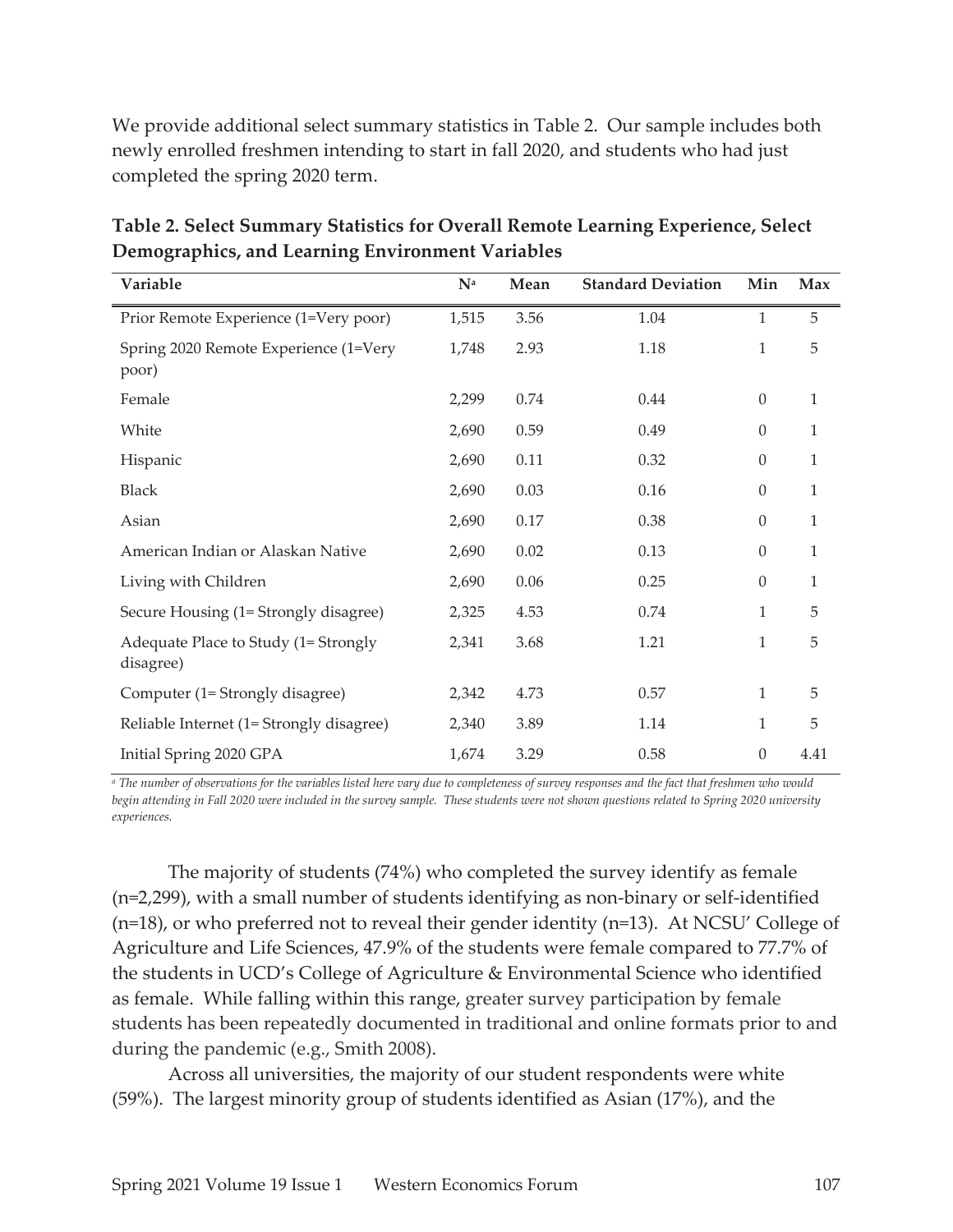smallest group identified as American Indian or Alaskan Native (1.7%). Eleven percent of students identified as Hispanic. A small group of students (6.4%) were living with children in their household during the initial pandemic period and living with children in the household was slightly positively correlated with American Indian and Alaskan Native ( $Q$ =0.01) and Black identities ( $Q$ =0.03), and slightly negatively correlated with White ( $\varphi$ =-0.02) and Hispanic ( $\varphi$ =-0.02) identities.

We asked students a variety of questions regarding their study and learning environment including a ranking of their access to "good" or reliable internet (on a scale from 1=strongly disagree to 5=strongly agree). Student respondents' mean rating was 3.89, suggesting they generally agreed that they had reliable internet access. However, we acknowledge two things: (i) due to online survey distribution, respondents with poor or no internet access may be under sampled; and (ii) variation in responses for this measure (i.e.,  $\sigma$ =1.14) was larger when compared to many of the other ratings summarized in Table 2. Although the average student rated secure housing as "Very Good" ( $\mu$ =4.53), they rated their access to a good place to study significantly lower or as "Good" on average ( $\mu$ =3.68). Only 64% of respondents agreed or strongly agreed that they had access to a good place to study, and this rating is the only rating with more variation ( $\sigma$ =1.21) than the internet access rating. Students' ratings of access to an adequate place to study was highly correlated with ratings of good internet access  $(Q=0.50)$  and moderately correlated with agreement about having a secure place to live  $(e=0.29)$ . Furthermore, the presence of children in the home was slightly negatively correlated with having an adequate place to study (Q=-0.02).

In addition to demographic information, socio-economic background, and learning environment, we also asked students about their previous online learning experiences. Eighty six percent of respondents had experience learning online prior to the COVID-19 pandemic. As we report in Table 2, the average student rating for their prior online experience is 3.56, and significantly higher than their average rating of their pandemic online learning experience (2.93). There is little variation in the mean of prepandemic remote learning experiences across universities. Students at LSU rated their pre-pandemic experience with remote learning the highest ( $\mu$ =3.8), while students at PU rated it the lowest ( $\mu$ =3.5). We see greater variation in student ratings of remote learning across universities during the pandemic, but average ratings fell across all universities relative to non-pandemic experiences. At four of six universities, students with prior online learning experience reported greater dissatisfaction with remote learning than those without prior online learning experience. The only locations where students without prior online learning experience found pandemic remote learning to be worse than those students with prior online learning experience were LSU (n=27,  $\mu$ =2.81) and PU (n=9,  $\mu$ =2.22).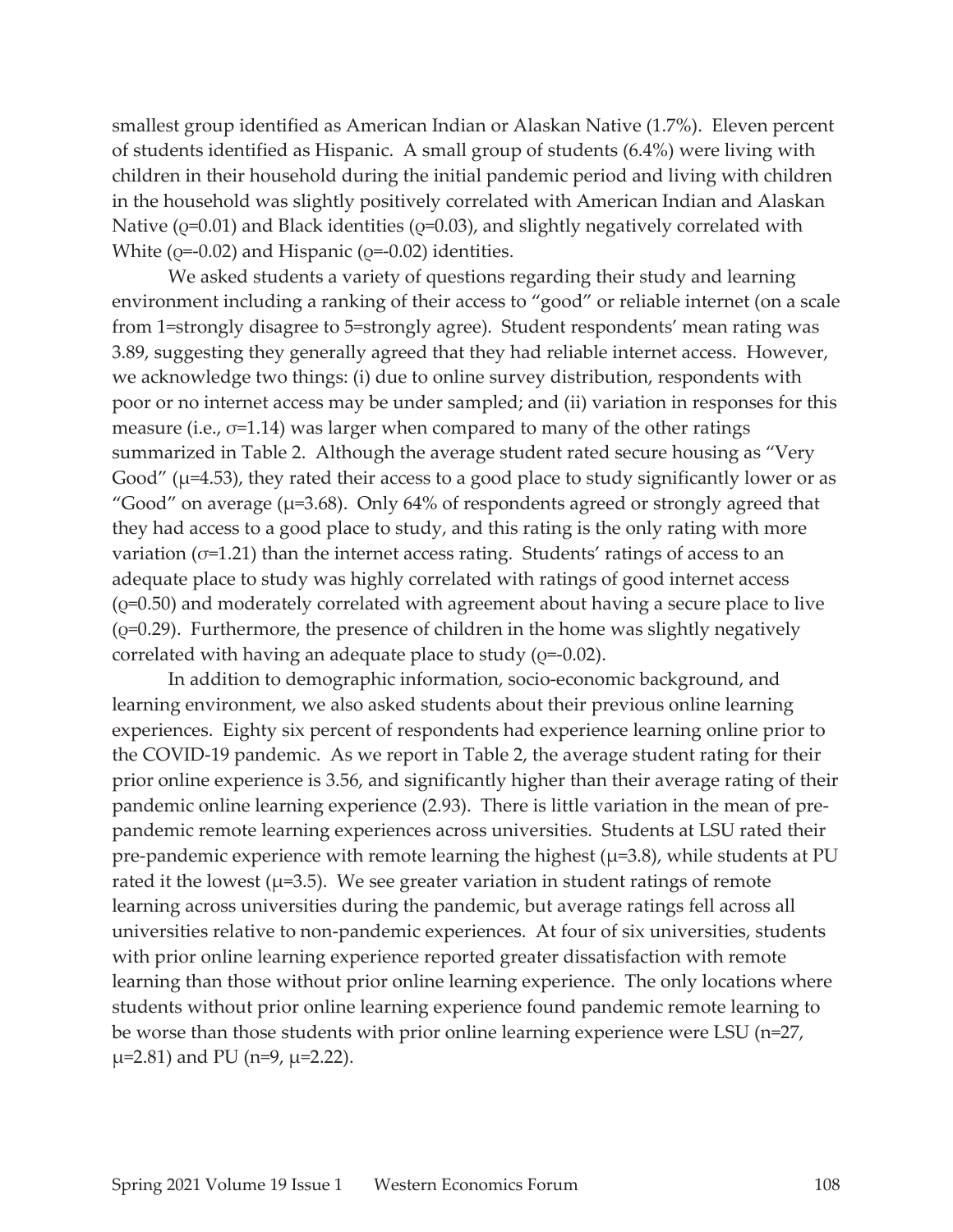#### **Differences in Course-specific Learning Experiences**

We begin our regression analysis by examining student experiences in a specific course during the pandemic in order to draw conclusions about what instructors can do to improve student experiences and offer support while teaching remotely. Prior to the pandemic, the use of "chalk and talk" remained the preferred teaching style in most Economics classes (Engelhardt, 2020). Empirical evaluations of technology innovations, including introductions of online tools, concluded that no type of technology use was consistently associated with learning gains. However, previous studies did not detect harmful effects either (Johnson and Meder, 2020), and select studies indicate the potential for improvements in learning outcomes, especially in course designs, described as blended or hybrid approaches that assign and test for the completion of specific tasks such as watching videos or reading assigned chapters prior to attending problem-based class sessions (e.g., Swoboda and Feiler, 2016). The existing literature provides no clear prediction regarding the effect of the transition to a remote teaching and learning environment. Many instructors likely struggled with the rapid transition to teaching online during the spring 2020 term and a variety of factors might explain observed differences in student learning outcomes.

In order to be able to gain specific insights into what instructors can do to support student learning moving forward, we asked students to think about a course they took in the spring that was the most influential (good or bad) in shaping their perception of remote learning during the pandemic. We then asked specific questions regarding this class including how they would rate their learning experience in this course compared to the other courses they took. Students rated their experience in the specific course as 3.15 on average or "neither better or worse". The highest percent of students (28.19%) chose this average rating, followed by 26.64% who indicated their experience in this particular course was "better". Only 10.53% of students felt that the experience in the course that shaped their perception of remote learning was "a lot worse" than their experience in other classes, while 14.82% felt that their experience was "a lot better". We began our analysis of these differences in students' reported specific learning experiences by running regression specifications that included student behaviors, motivations, perceptions, and specific course components. We then added student demographics, grades received, and variables that were meant to capture differences in individual circumstances and learning environments. We also included university-fixed effects to capture unobserved differences across the six universities. However, none of the student-specific variables were statistically significant in our regression analysis. Similarly, university fixed effects were not statistically significant, suggesting that course design and teaching style, as well as student perceptions are key determinants of better learning outcomes across all student groups and campuses in this remote environment. Table 3 reports results of ordered Probit regressions with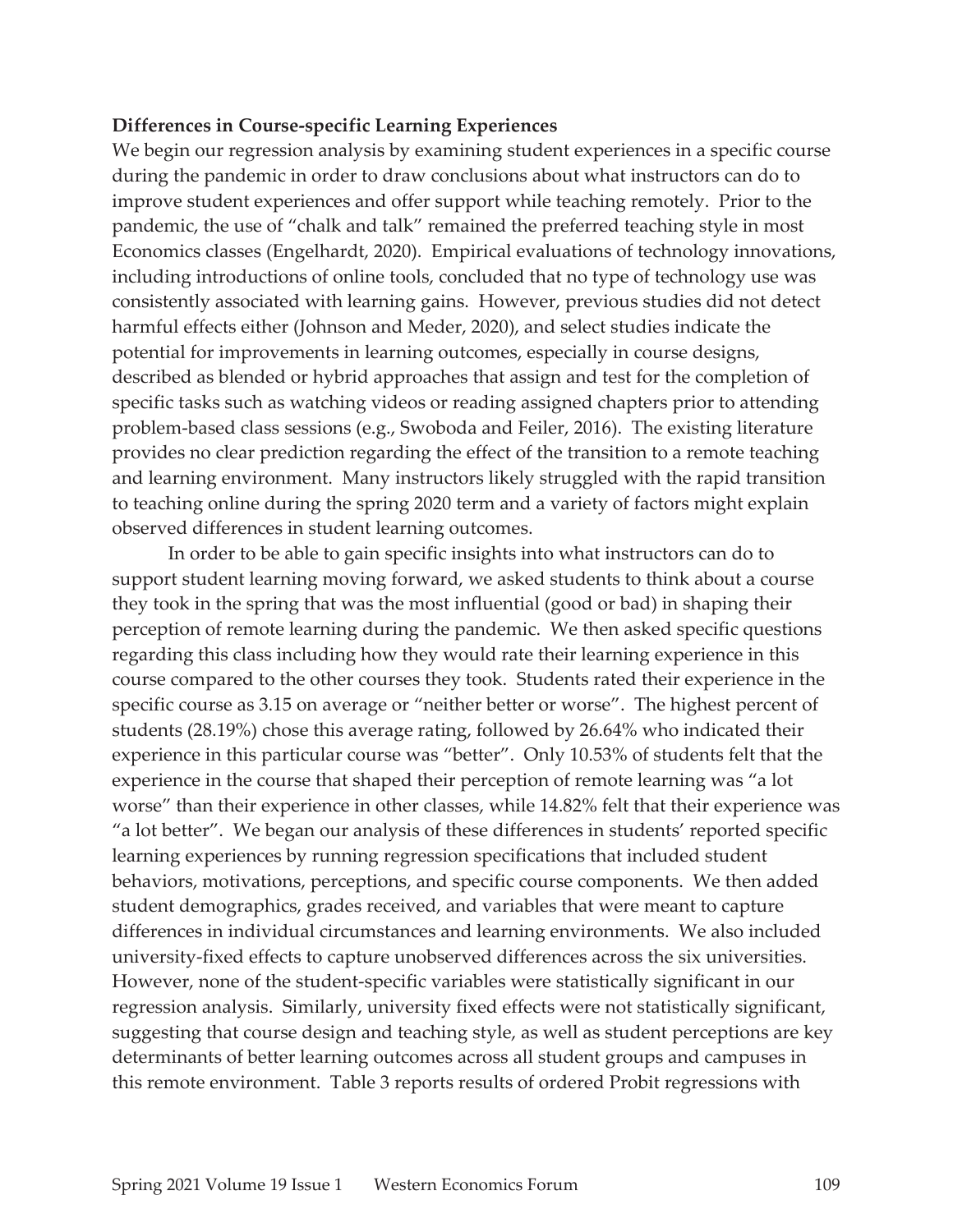robust standard errors (Wooldridge, 2002) that include student behaviors, motivations, course design, and key course components as explanatory variables.

## **Table 3. Regression Results of Specific Course Experiences During the Pandemic**

| <b>Independent Variables</b>                        | Student     | Student         | Student         |
|-----------------------------------------------------|-------------|-----------------|-----------------|
|                                                     | Perceptions | Perceptions     | Perceptions     |
|                                                     |             | (Worse: 1,2, 3) | (Better: 3,4,5) |
|                                                     |             |                 |                 |
|                                                     |             |                 |                 |
| Live lectures                                       | $-0.052$    | $-0.258$        | 0.153           |
|                                                     | (0.086)     | (0.135)         | (0.105)         |
| Attendance of remote lectures (1=strongly disagree) | $-0.025$    | $-0.013$        | $-0.040$        |
|                                                     | (0.031)     | (0.040)         | (0.044)         |
| Completion of remote assignments (1=strongly        | 0.030       | $-0.024$        | 0.088           |
| disagree)                                           | (0.040)     | (0.053)         | (0.059)         |
| Interest in course (1=strongly disagree)            | 0.051       | 0.006           | $0.101*$        |
|                                                     | (0.036)     | (0.049)         | (0.049)         |
| Gained knowledge (1=strongly disagree)              | $0.406***$  | $0.392***$      | $0.190**$       |
|                                                     | (0.041)     | (0.052)         | (0.059)         |
| Connected with instructor (1=strongly disagree)     | $0.175***$  | $0.221***$      | 0.060           |
|                                                     | (0.030)     | (0.044)         | (0.036)         |
| Felt that others cheated (1=strongly disagree)      | 0.013       | 0.009           | 0.016           |
|                                                     | (0.024)     | (0.035)         | (0.031)         |
| Active student engagement                           | $0.491***$  | $0.476***$      | $0.284***$      |
|                                                     | (0.062)     | (0.098)         | (0.078)         |
| Online take-home/open book exams                    | $0.222***$  | 0.173           | $0.170*$        |
|                                                     | (0.066)     | (0.101)         | (0.084)         |
| Online closed book exams                            | $-0.246***$ | $-0.123$        | $-0.199*$       |
|                                                     | (0.069)     | (0.099)         | (0.092)         |
| Graded participation                                | 0.063       | $-0.056$        | 0.111           |
|                                                     | (0.061)     | (0.097)         | (0.074)         |
| Collaborative work outside of class meetings        | 0.061       | 0.094           | 0.040           |
|                                                     | (0.067)     | (0.102)         | (0.085)         |
| Graded group assignments                            | $-0.051$    | 0.126           | $-0.152$        |
|                                                     | (0.073)     | (0.114)         | (0.095)         |
| Regular quizzes                                     | 0.074       | 0.093           | 0.035           |
|                                                     | (0.062)     | (0.091)         | (0.079)         |
| Final paper or project                              | 0.047       | 0.122           | $-0.012$        |
|                                                     | (0.061)     | (0.096)         | (0.076)         |
| Reflection assignments                              | $0.378***$  | $0.326**$       | $0.255**$       |
|                                                     | (0.068)     | (0.120)         | (0.078)         |
| University fixed effects                            | Yes         | Yes             | Yes             |
| Pseudo R <sup>2</sup>                               | 0.143       | 0.155           | 0.059           |
| Observations                                        | 1475        | 810             | 1025            |

(1=A lot worse...5=A lot better)

*Note: Ordered Probit regressions with university fixed effects (UCD as base) and robust standard errors, Standard errors in parentheses, \* p < 0.05, \*\* p < 0.01, \*\*\* p < 0.001*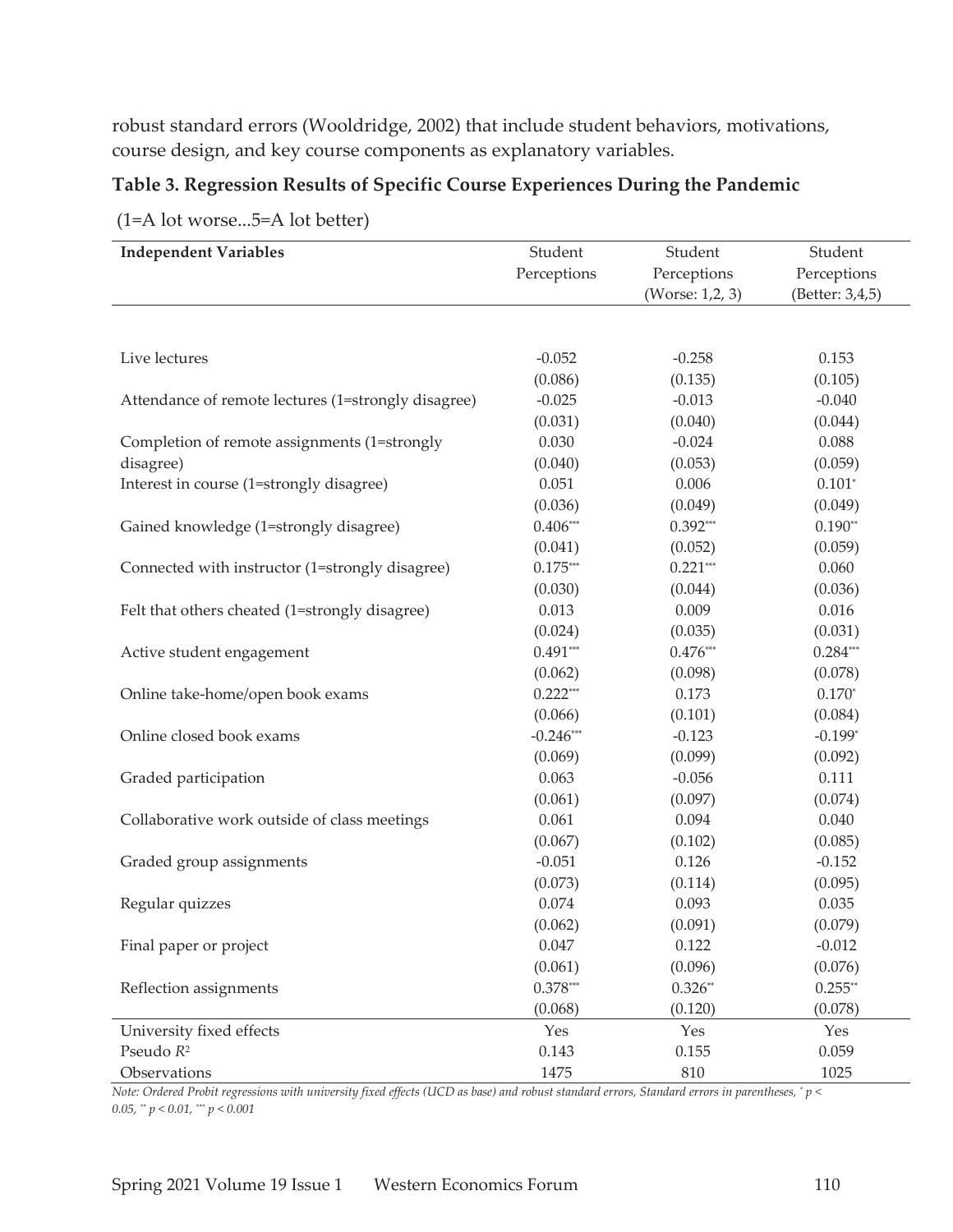In Table 3, column (1) reports results for the entire range of possible responses, and column (2) and (3) report the results for worse or better experiences only.<sup>10</sup> Whether lectures were taught live or pre-recorded did not affect student experiences significantly during this first remote teaching term. Although, when a course incorporated active student engagement during online class sessions (e.g., questions and polls), student experiences improved significantly. Instructors that created these opportunities for active engagement likely helped students to keep focused and maintain interest in the material covered, and thus significantly improved the learning experience. This effect was significant and larger when focusing our analysis on students who rated their experiences lower. It was significant, but smaller in regressions focusing on higher ratings as well. Notably, individual student characteristics, including the grade a student received in this specific class, were not significant and did not explain differences in student learning experiences.

Whether students felt that they gained knowledge contributed significantly to a more positive student experience on average. The difference between a better and a lot better experience was further explained by whether a student was interested in the course. Finally, when students felt they were able to connect with their instructor, their learning experience significantly improved.

Not surprisingly, take home or open book exams improved students' learning experience during these anxious times, and closed book exams decreased it. While this might also be true in in-person classes, the effect might be even more pronounced in this remote environment as proctoring requirements increased student anxiety and raised privacy concerns.11 In terms of additional specific class components, only the incorporation of reflection assignments—opportunities for students to reflect on the covered material and their performance—significantly improved learning experiences. The inclusion of regular quizzes and opportunities for collaborative work outside of class further improved student experience in some specifications, although the regressions reported here do not return a significant effect.

#### **Differences in the Overall Learning Experience**

To add context, we asked students about their overall learning experience during this early stage of the pandemic. We report the distribution of students' rankings of their overall learning experience during the spring 2020 term in Figure 1. We observe that students were more likely to rate their remote learning experience as either "very good" and "good" or "poor" and "very poor" than "neither poor nor good" (i.e., average). While the mean overall ranking was 2.92, and 21.45% of students chose this average

 $10$  The "neither better or worse" (3) response is included in both regressions and can be viewed as a neutral response or base.

<sup>11</sup> We are not aware of any studies that allow us to compare this response to student perceptions prior to the pandemic.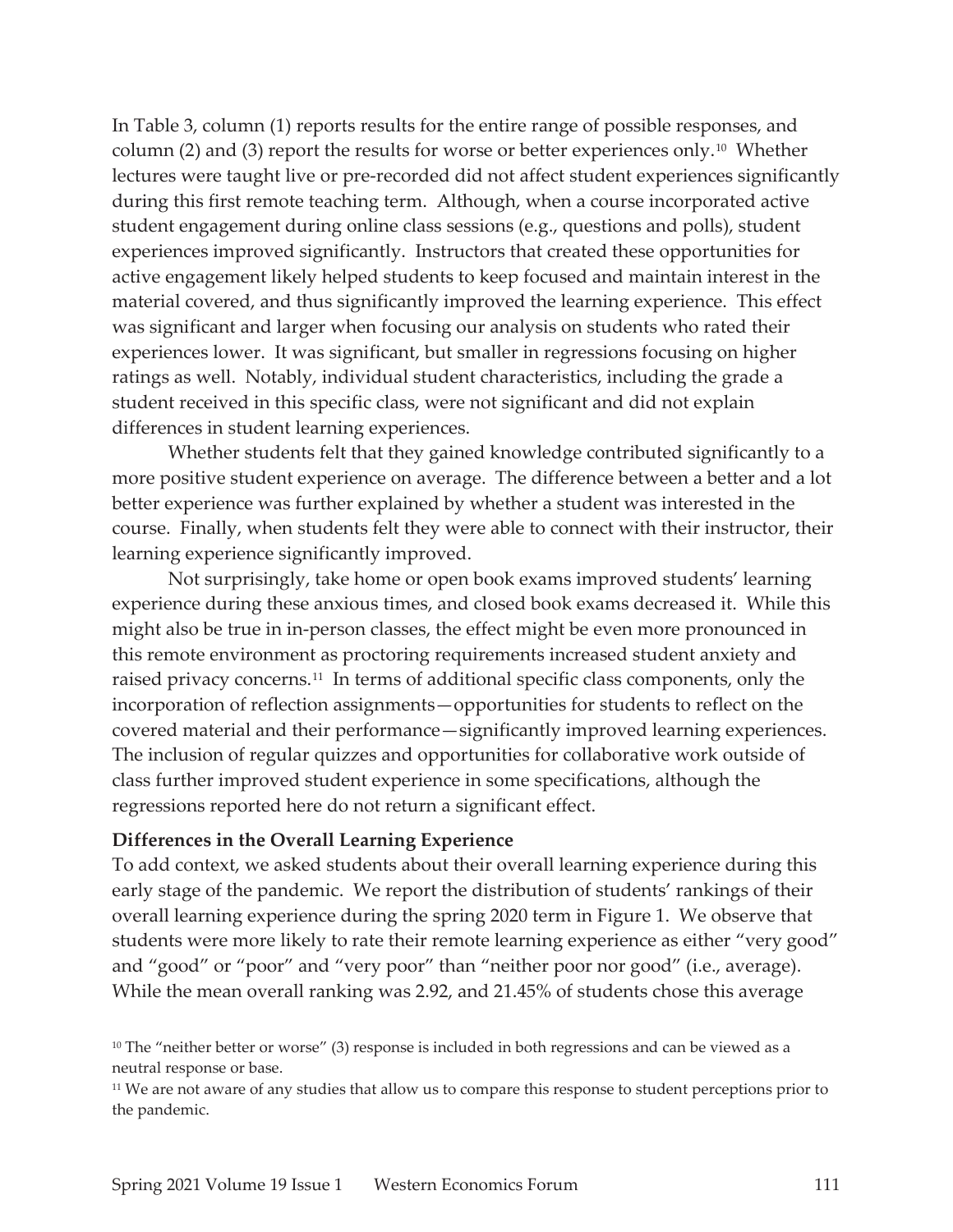option, 41.88% rated their experience more negatively (11.50% as "very poor") and 36.67% had a more positive impression (8.58% as "very good"). The graphical representation and percentages indicate that overall student experiences varied considerably. While many students struggled, some students also had a good or even very good experience.



# **Figure 1. Distribution of Student Rating of their Spring 2020 Remote Learning Experience During the Pandemic**

We explore possible explanations for these striking differences in ordered Probit regressions once more and report the results for four alternative regression specifications in Table 4.

In Table 4, columns (1) and (2) report regression results focusing on academic controls only, while column (3) adds student demographics and differences in learning environments. Finally, in column (4), we add additional and more specific controls as proxies for additional challenges students might have faced during the pandemic.

The estimates reported in Table 4 indicate that while having had a prior online learning experience did not explain differences in the experience during the pandemic, a positive prior experience did result in a better experience during the pandemic. Differences in GPA among students entering the spring term and student status (e.g., senior standing) did not significantly contribute to observed differences, although many instructors reported that seniors had an especially hard time with the transition. These students saw many of their job prospects disappear, at least temporarily. Overall learning experiences further varied significantly across universities. Students at KSU, PU, and UWYO reported more negative experiences than students at UCD and LSU on average.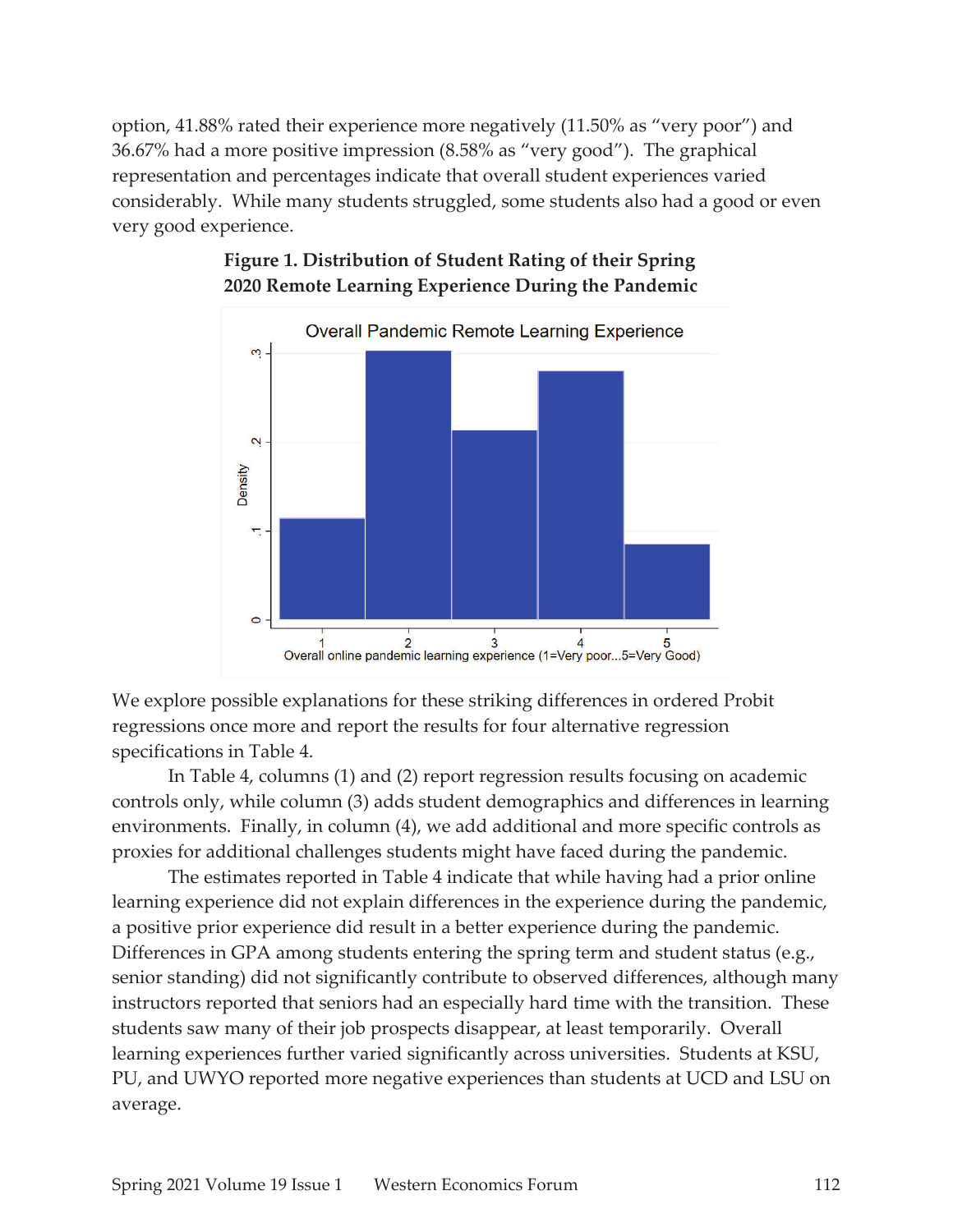| <b>Independent Variables</b> | Academic    | Academic     | Demographic | Detailed    |
|------------------------------|-------------|--------------|-------------|-------------|
|                              | Controls    | Controls (2) | Controls    | Demographic |
|                              |             |              |             | Controls    |
| Prior online experience      | $-0.064$    |              |             |             |
| $(1 = yes)$                  | (0.071)     |              |             |             |
| Prior online experience      |             | $0.254***$   | $0.226***$  | $0.224***$  |
| $(1=very poor)$              |             | (0.031)      | (0.032)     | (0.032)     |
| Initial GPA                  | 0.077       | 0.045        | $-0.068$    | $-0.066$    |
|                              | (0.047)     | (0.051)      | (0.054)     | (0.055)     |
| Senior standing              | 0.017       | $-0.001$     | $-0.022$    | $-0.014$    |
|                              | (0.093)     | (0.102)      | (0.104)     | (0.106)     |
| <b>KSU</b>                   | $-0.342***$ | $-0.372***$  | $-0.362***$ | $-0.388***$ |
|                              | (0.064)     | (0.070)      | (0.089)     | (0.090)     |
| LSU                          | $-0.031$    | $-0.027$     | $-0.000$    | 0.009       |
|                              | (0.126)     | (0.145)      | (0.156)     | (0.155)     |
| <b>NCSU</b>                  | $-0.197*$   | $-0.252**$   | $-0.162$    | $-0.161$    |
|                              | (0.086)     | (0.094)      | (0.112)     | (0.113)     |
| PU                           | $-0.248*$   | $-0.186$     | $-0.227$    | $-0.234$    |
|                              | (0.113)     | (0.130)      | (0.142)     | (0.143)     |
| <b>UWYO</b>                  | $-0.244*$   | $-0.316***$  | $-0.305**$  | $-0.324**$  |
|                              | (0.098)     | (0.096)      | (0.108)     | (0.110)     |
| <b>Black</b>                 |             |              | $-0.223$    | $-0.119$    |
|                              |             |              | (0.164)     | (0.174)     |
| Hispanic                     |             |              | $-0.106$    | $-0.079$    |
|                              |             |              | (0.105)     | (0.105)     |
| Asian                        |             |              | 0.035       | 0.052       |
|                              |             |              | (0.088)     | (0.091)     |
| Access to computer           |             |              | 0.015       | 0.005       |
| (1=strongly disagree)        |             |              | (0.063)     | (0.063)     |
| Access to stable internet    |             |              | $0.109***$  | $0.113***$  |
| (1=strongly disagree)        |             |              | (0.031)     | (0.031)     |
| Access to adequate place to  |             |              | $0.267***$  | $0.265***$  |
| study (1=strongly disagree)  |             |              | (0.029)     | (0.029)     |
| Female                       |             |              | $0.211**$   | $0.198**$   |
|                              |             |              | (0.070)     | (0.071)     |
| Living with children         |             |              | $0.248*$    | $0.254*$    |
|                              |             |              | (0.121)     | (0.123)     |
| Went home                    |             |              | $-0.073$    | $-0.089$    |
|                              |             |              | (0.061)     | (0.062)     |
| Went home (international)    |             |              | $-0.350$    | $-0.361$    |
|                              |             |              | (0.233)     | (0.239)     |
| International student        |             |              |             | $-0.004$    |
| Working on farm or in        |             |              |             | (0.153)     |
| family business during       |             |              |             | 0.114       |
| pandemic                     |             |              |             | (0.083)     |

**Table 4. Regression Results of Overall Student Experiences with Online Learning During the Pandemic (1=Very poor…5=Very good)**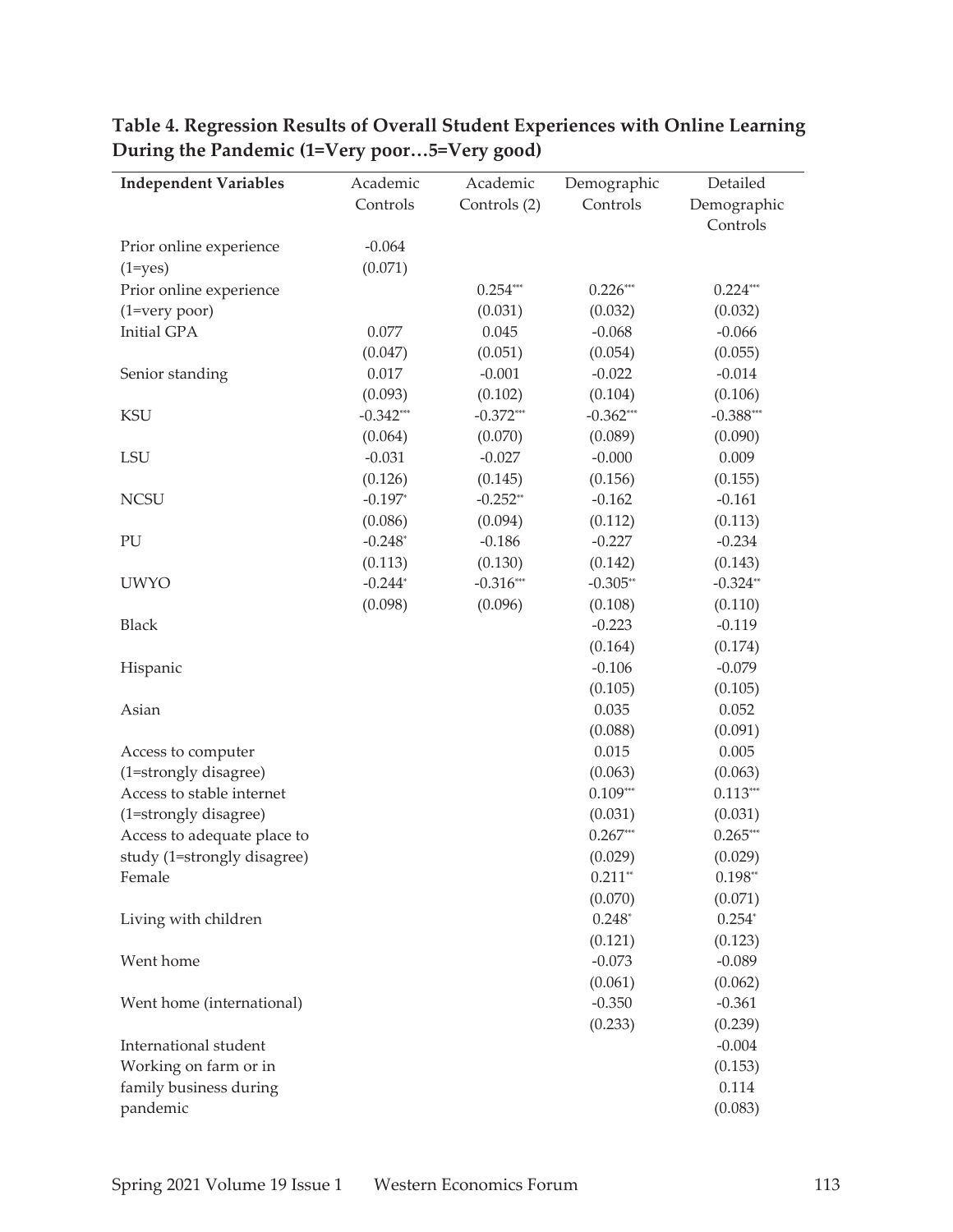| Discriminated against in   |       |       |       | $-0.222$ <sup>*</sup> |
|----------------------------|-------|-------|-------|-----------------------|
| University setting (1=yes) |       |       |       | (0.106)               |
| Pseudo $R^2$               | 0.007 | 0.028 | 0.074 | 0.076                 |
| <i><b>Observations</b></i> | 1.651 | 1.419 | 1,360 | 1,360                 |

*Note: Ordered Probit regressions with university fixed effects (UCD as base) and robust standard errors, Standard errors in parentheses, \* p < 0.05, \*\* p < 0.01, \*\*\* p < 0.001* 

We are not able to detect statistically significant differences for Black, Hispanic, and Asian students compared to students identifying as White. However, students who felt that they experienced discrimination at their universities did report a worse overall learning experience on average.<sup>12</sup> Contrary to the widely reported disproportionate negative impact of the pandemic on women in the workplace overall (e.g., McKinsey, 2020; Gallup, 2021) and in academia (e.g., Deyugina et al. 2021), female students reported an overall better learning experience than male students on average.13 Similarly, students living with children during the pandemic also reported a better experience overall. These effects are robust to alternative specifications not reported here, including focusing on young children only and interaction terms for female students and students living with children. While these students might have had higher opportunity costs of time and needed to multitask during the pandemic, the added flexibility of being able to attend classes from home, as well as already established study habits, schedules and strong motivations to succeed might have contributed to this effect. Prior to the pandemic, female students tended to earn better grades in college classes than male students (e.g., DiPrete and Buchmann, 2013), and at least one other study confirms that this trend continued during the initial phase of the pandemic (e.g., Engelhardt et al. 2020). It remains to be seen if the pandemic changed learning experiences and learning outcomes once these learning situations and additional stresses became more permanent. We will test for differences by gender when analyzing enrollment and re-enrollment decisions and embark on a more detailed analysis of the effects of the pandemic on subpopulations of students based on additional socio-demographic variables and economic stressors (e.g., loss of income, food insecurity, family obligations, and mental health) experienced over several terms.

When analyzing differences in students learning environments, we detected the largest effect for differences in student ratings of whether they have an adequate place

<sup>12</sup> We asked students how much they agreed or disagreed with three specific statements related to discrimination: "I have been personally affected by racist acts, discrimination or implicit biases against racial groups and other minorities.", I am discriminated against at my university.", and "I urge my university to addresses racial injustices and discrimination against minorities on campus and in their curricula." Differences in student responses to the second statement are included in the reported regression. Differences in responses to the other two statements were not significant. <sup>13</sup> Due to the small number of students that identify as non-binary or chose other options, we do not include other gender identities in our analyses.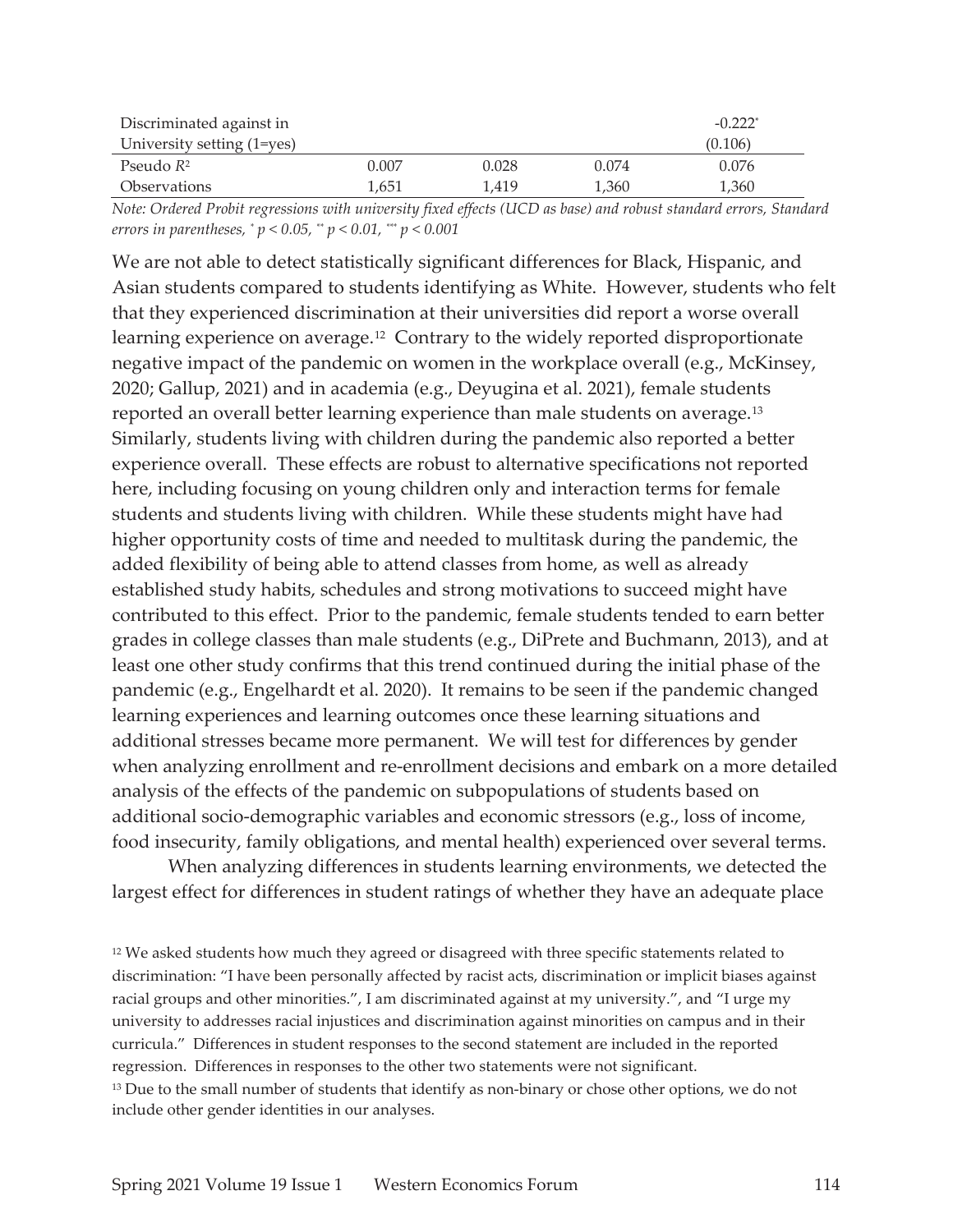to study. An increase in this rating significantly increased the likelihood of reporting a good experience.14 The effect of differences in internet access, while also significant, is smaller in magnitude. However, as we already pointed out, these variables are correlated, and we may be underestimating the effect of reliable internet due to sample selection. Finally, as our analysis focuses on students in colleges of agriculture, we wanted to control for potential differences in learning experiences for students that helped at farms and in business operations after returning home. While we might be under-sampling these students once more as they have faced more severe time constraints, and hence were less likely to respond to our survey, we do see a significant increase in the percentage of students who work on farms or in businesses during these early stages of the pandemic in our data. Only 7.36% of students reported working on a farm or small business prior to the pandemic, and this percentage almost doubled to 13.42% during the spring 2020 term. Nevertheless, we do not detect a significant difference in overall experience among students who reported working in these operations during the early stages of the pandemic. It is worth noting that we detect significant differences in the overall student experience across schools, and that these differences might be an indication of socio-economic differences and additional hardships that we have not been able to accurately capture in our analysis so far.

#### **Discussion and Further Research Directions**

This first look at our comprehensive and longitudinal survey data collected since the start of the pandemic in March 2020 suggests that student learning experiences at the beginning of the pandemic varied significantly. However, commonly used demographic controls were not able to adequately explain the observed differences. Moreover, contrary to the overwhelming evidence of the disproportional hardships experienced by women during the pandemic and its implications for performance and labor force participation across a wide range of professions, female students and students living with children had a better rather than worse experience than other students. These observed positive experiences during the early stages of the pandemic confirm what previous studies have reported even prior to the pandemic: female students tend to perform better in college than male students. What remains somewhat unclear is how the pandemic will affect gender differences longer-term. For instance, female students might have postponed their studies more often than male students, and trends might reverse once new learning modalities and experienced hardships became more permanent.

<sup>14</sup>We did not detect any significant differences in student responses to this question across female and male students. The correlation between this variable and the female indicator is only moderately negative ( $Q$ =-0.08).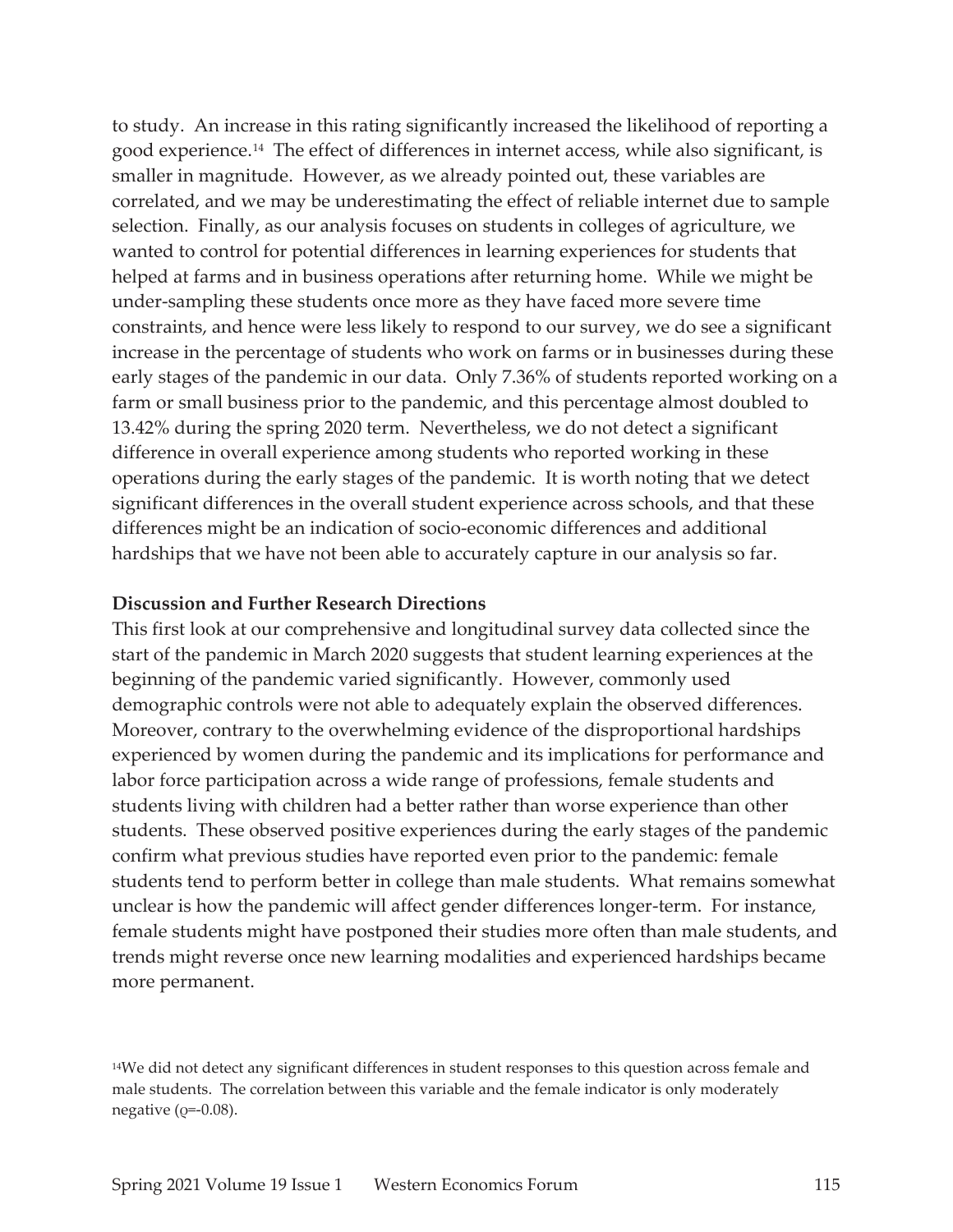We further find that students who felt discriminated against in their university reported worse overall experiences. This suggests lack of statistical significance when considering race and ethnicity might not be an indication that opportunity gaps for historically underrepresented and under-resourced minorities did not persist during this rapid transition. Rather, it serves as a powerful reminder that identifying heterogeneous effects across subpopulations of students will require a more thorough investigation of socio-economic stressors, family responsibilities, as well as physical and mental health factors. The significant and sizable effects of whether students had an adequate place to study and a reliable internet connection, as well as significant differences across universities are an additional indication that explaining which of our students struggle more than others will require an in-depth understanding of their individual circumstances.

In contrast to our results for the overall student experience, when analyzing differences in student experiences in a specific course, student experiences were similar across all six universities and among different groups of students. Thoughtful course design and an emphasis on effective teaching were just as important during these unusual times as they were prior to the pandemic, although it might have required even more effort and time commitment as instructors had to adapt to this remote learning quickly. Students valued courses that created opportunities for active engagement via polls and clicker questions. They also had a better experience when they were able to connect with their instructors. Instructors were able to further improve students learning experience by creating reflective assignments for their students. In general, making the material relevant to students and allowing them to feel that they expanded their knowledge contributed to a better learning experience in a specific course even during these challenging times. Finally, and perhaps less surprisingly so, student experiences in a specific course were influenced by the type and format of exams given. Preliminary results not reported here further suggest that students strongly desired hybrid instruction as an alternative to purely remote classes. However, we observed a high degree of variability in hybrid instruction course design among and within institutions. We will continue our analysis in this regard. While instruction was almost exclusively offered online during the spring 2020 term, we observed significant differences in learning modalities starting in fall 2020. We will continue our analysis of factors that affected students' enrollment decisions and actual enrollment for the fall 2020 term. In addition to considering differences in students' risk perceptions, attitudes towards social distancing, mask wearing and quarantining; we are incorporating students' willingness to get vaccinated. Finally, extending our analysis to include official student records will allow us to examine how behaviors and experiences changed over time and what implications differences in student experiences have for more immediate and longer-term learning outcomes. One trend that is already clearly visible in the data is that grade distributions have shifted towards a larger share of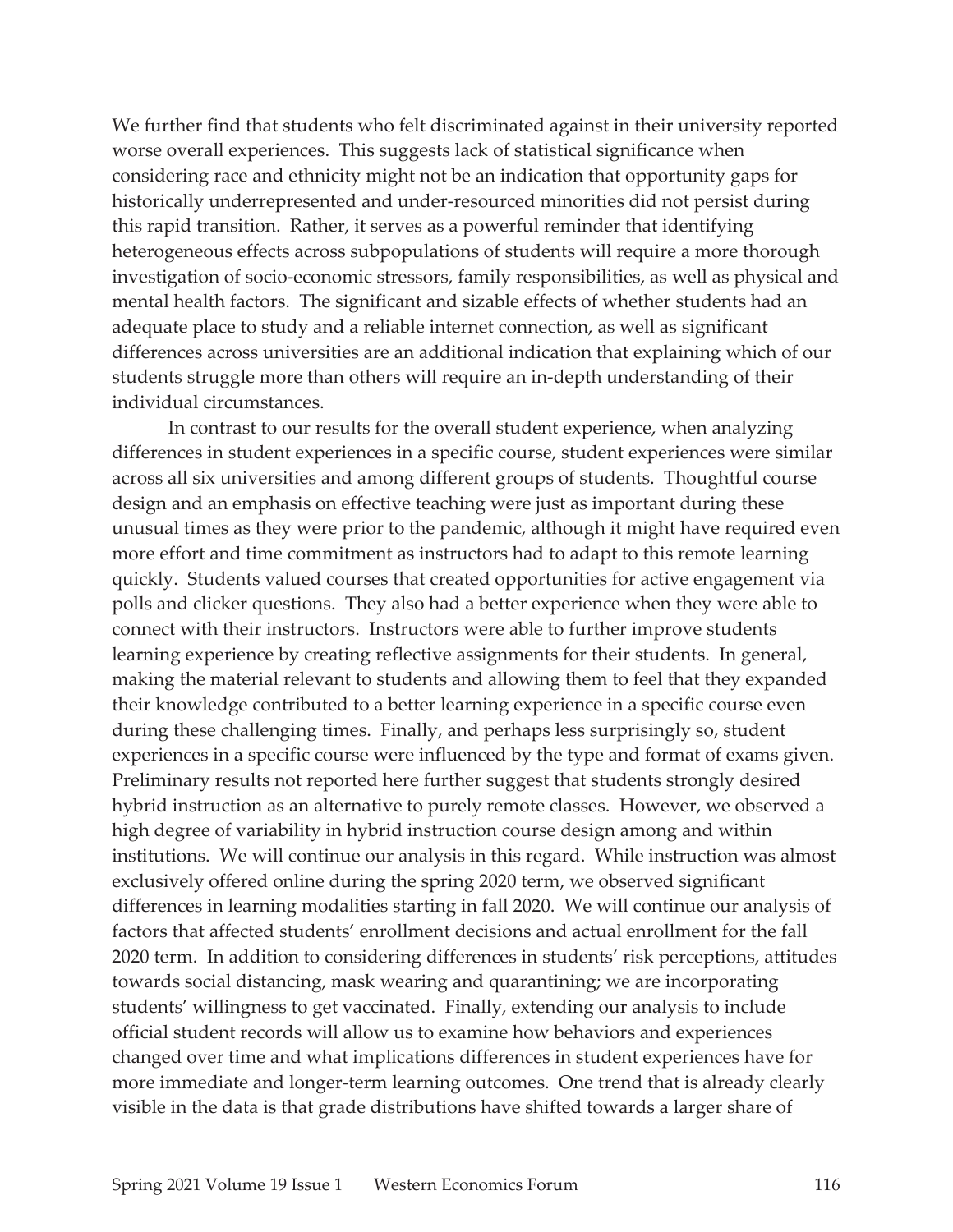students receiving an A. It is likely not just in this regard that the rapid transition to remote learning and teaching will have a long-lasting impact even once we return to a new normal. We hope that our continued analysis of this data will inform both instructional design and university policy during these unprecedented times and offer more insight when attempting to address existing opportunity and achievement gaps in higher education.

## **References**

Aucejo EM, French JF, Araya MPU, Zafar B. (2020). The impact of COVID-19 on student experiences and expectations: Evidence from a survey. National Bureau of Economic Research, Cambridge MA. NBER Working Paper 27392. Available at: http://www.nber.org/papers/w27392 Accessed on 10/27/2020.

California Student Aid Commission (CSAC). (2020). COVID-19 Student Survey. California Student Aid Commission and California Education Lab at UC Davis School of Education, July 2020. www.csac.ca.gov/survey2020 Accessed on 10/27/2020.

Chirikov I, Soria KM. (2020). International students' experiences and concerns during the pandemic. SERU Consortium, University of California Berkeley and University of Minnesota. Available at: https://cshe.berkeley.edu/seru-covid-survey-reports Accessed on 10/27/2020.

Cohen AK, Hoyt LT, Dull B. (2020). A descriptive study of COVID-19-related experiences and perspectives of a national sample of college students in spring 2020. Journal of Adolescent Health 67, 369-375.

Deyugina, T, Shurchkov, O, and Stearns JE (2021). COVID-19 Disruptions Disproportionally affect Female Academics. National Bureau of Economic Research, Cambridge MA. Working Paper 28360. Available at:

https://www.nber.org/system/files/working\_papers/w28360/w28360.pdf Accessed on 3/17/2020.

DiPrete, TA and Buchmann, C (2013). The Rise of Women: The Growing Gender Gap in Education and What It Means for American Schools. New York: Russell Sage.

Engelhardt B, Johnson M, Meder M. (2020). Learning in the Time of COVID-19. Available at: https://ssrn.com/abstract=3670173 Accessed on 10/27/2020.

Rothwell, J and Saad, L (2021) How Have U.S. Working Women Fared During the Pandemic? Gallup News March 8, 2011. Available at:

https://news.gallup.com/poll/330533/working-women-fared-during-pandemic.aspx Accessed on 3/17/2021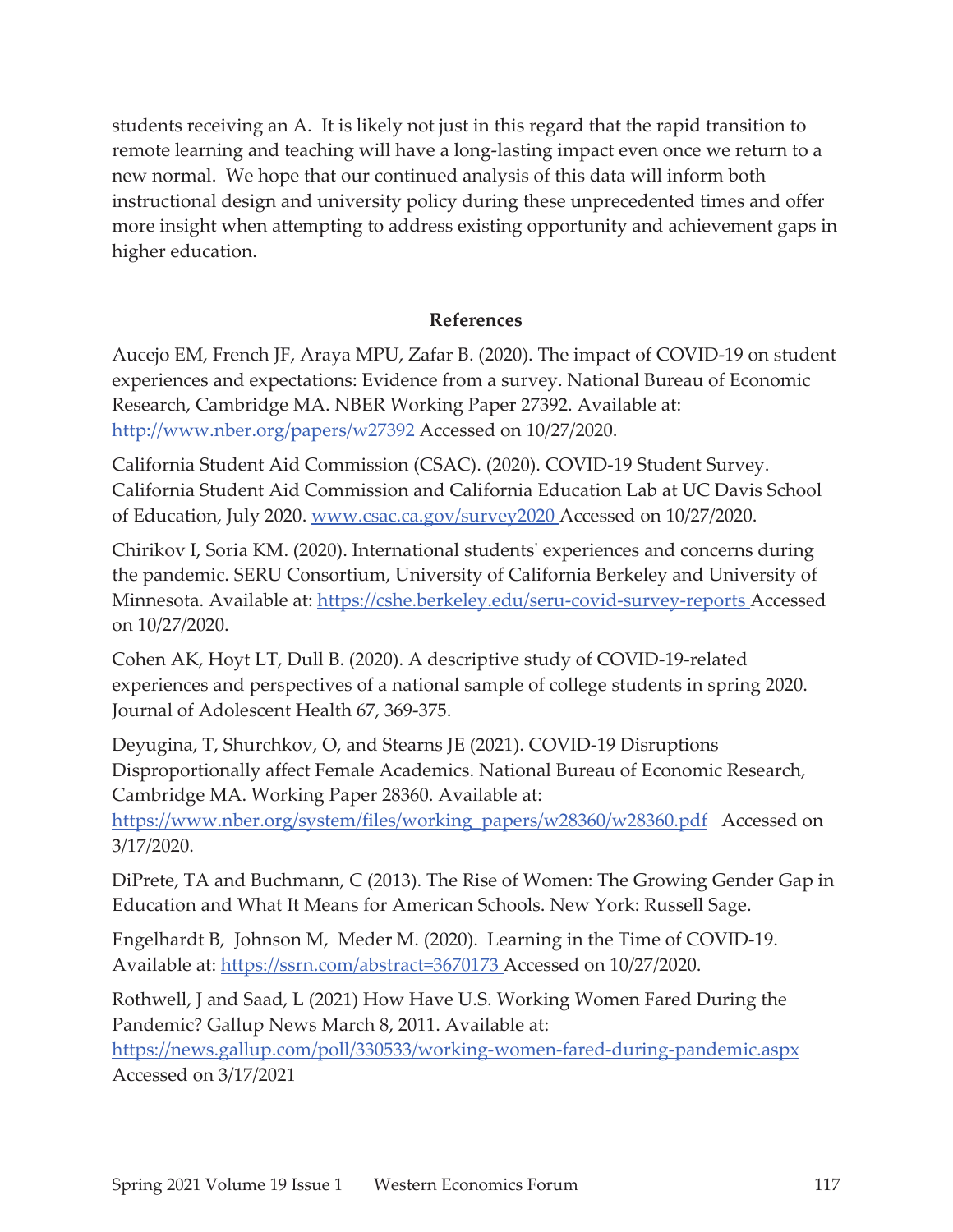Jaggars SS, Rivera MD, Hance EK, Heckler A. (2020). Ohio State COVID-19 teaching and learning survey overall report, Spring 2020. Available at: https://kb.osu.edu/bitstream/handle/1811/92047/1/OhioState\_COVID-19\_TeachingandLearningSurvey\_Spring2020.pdf Accessed on 10/27/2020.

Johnson, M and Meder, M. 2020. A Meta-Analysis of Technology Interventions in Collegiate Economics Classes. Available at: https://ssrn.com/abstract=3501227 or http://dx.doi.org/10.2139/ssrn.3501227 Accessed on 3/17/2020.

McKinsey & Company and LeanIn.Org (2020). Women in the Workplace, 2020. Available at: https://wiw-

report.s3.amazonaws.com/Women\_in\_the\_Workplace\_2020.pdf Accessed on 3/17/2020.

Means B, Neisler J, with Langer Research Associates. (2020). Suddenly Online: A National Survey of Undergraduates During the COVID-19 Pandemic. San Mateo, CA: Digital Promise.

Murphy L, Eduljee NB, Croteau K. (2020). College student transition to synchronous virtual classes during the COVID-19 pandemic in the Northeastern United States. Pedagogical Research 5(4), em0078.

Petroski DJ, Rogers D. (2020). An examination of student responses to a suddenly online learning environment: What we can learn from gameful instructional approaches. The Journal of Literacy and Technology, Special Issue for Suddenly Online - Considerations of Theory, Research, and Practice Fall 2020.

Sents, N. (2020). Post-COVID-19 Pandemic: What Does It Mean for Agriculture. Available at: https://www.agriculture.com/news/business/post-covid-19-pandemic-what-s-it-mean-foragriculture Accessed on 10/27/2020.

SERU Consortium. (2020). Will Students Come Back? Undergraduate Students' Plans to Re-Enroll in Fall 2020. SERU COVID-19 Survey Policy Briefs. 06.17.2020. https://cshe.berkeley.edu/seru-covid-survey-reports

Soria KM. (2020). Graduate and Professional Students' Fall 2020 Re-Enrollment Plans: Evidence from the gradSERU COVID-19 Survey. SERU Consortium, University of California - Berkeley and University of Minnesota.

Soria KM, Horgos B. (2020). Social class differences in students' experiences during the COVID-19 pandemic. SERU Consortium, University of California - Berkeley and University of Minnesota. https://cshe.berkeley.edu/seru-covid-survey-reports

Soria KM, Horgos B, Jones-White D, Chirikov I. (2020a). Undergraduate, graduate, and professional students' food insecurity during the COVID-19 pandemic. SERU Consortium, University of California - Berkeley and University of Minnesota. https://cshe.berkeley.edu/serucovid-survey-reports

Soria KM, Horgos B, Chirikov I, Jones-White D. (2020b). First-generation students' experiences during the COVID-19 pandemic. SERU Consortium, University of California Berkeley and University of Minnesota.